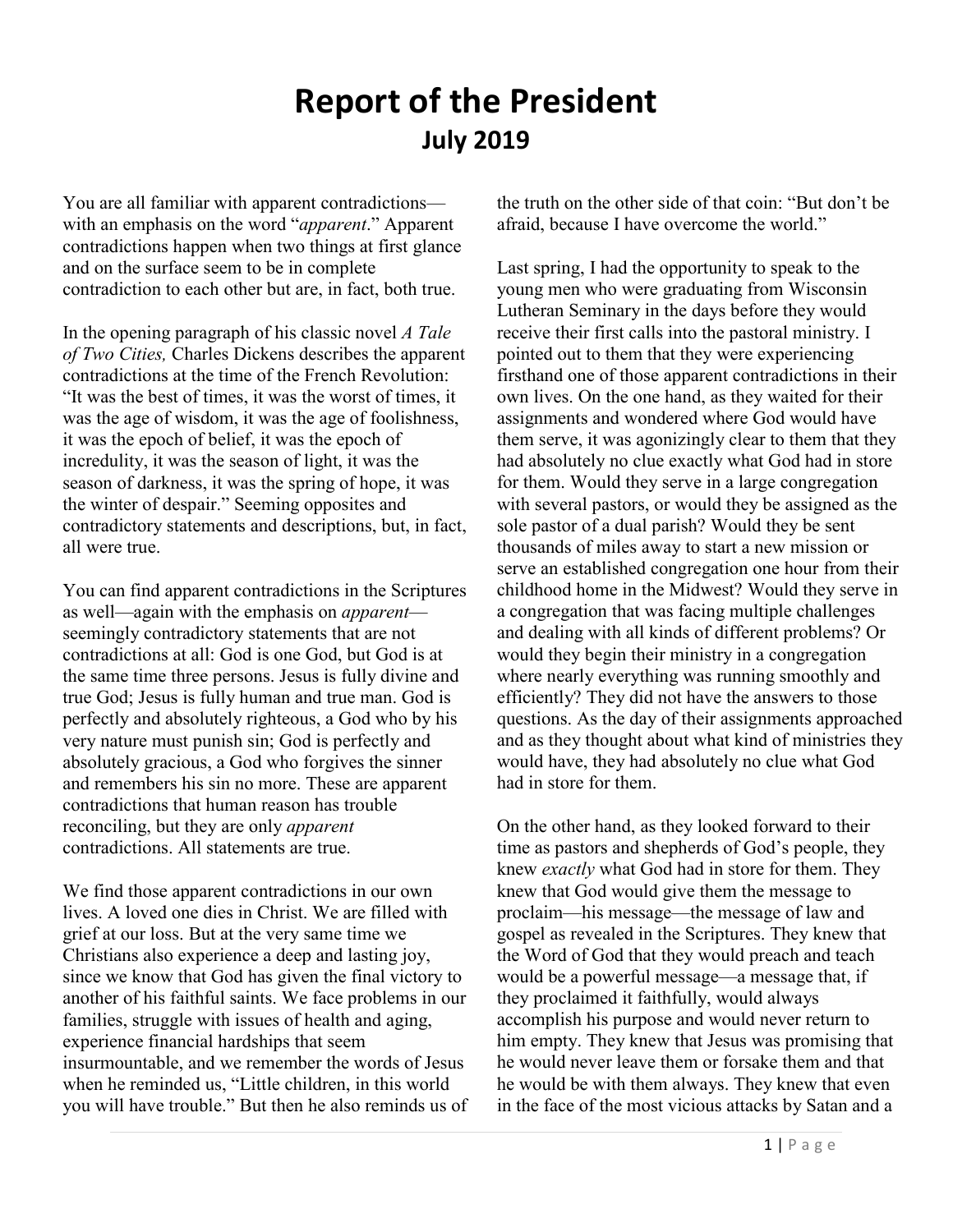hostile, unbelieving world, that the gates of hell would never prevail against God's church. They knew that even in the face of frustrations and failure, mistakes and misjudgments, trouble or even tragedies, God had promised that he would use everything in their ministries to work out in some way for the good of those who love him. They knew that God would bless their ministries. They could take comfort in knowing *exactly* what God had in store for them.

Due to the limits of their human knowledge and understanding, what seemed like a contradiction for those graduates was absolutely no contradiction at all. Ours is a God of whom we marvel with the apostle Paul: "Oh the depth of the riches of the wisdom and knowledge of God! How unsearchable are his judgments and his paths beyond tracing out! Who has known the mind of the Lord?" (Romans 11:33,34). This is the God of whom we declare with Paul, "No eye has seen, no ear has heard, no mind has conceived what God has prepared for those who love him!" The details of our future may be unknown to us on the one hand, but on the other hand we know exactly what God has in store for us, since he himself has promised that all things—*all things*—will work together for our good and will be used by him to carry out his good and gracious will.

It is that beautiful apparent contradiction—which is no contradiction at all—that we will want to keep in mind at this convention as we consider the work and mission of our beloved synod in terms of both the opportunities and the challenges that we face now and will face in the days and months and years to come.

The Lord Jesus has entrusted his saving gospel, as well as all the truths of Scripture, to us believers and disciples. Our stewardship of those gifts involves two important and compelling responsibilities. First, we need to hold on to those truths for ourselves. That involves committing ourselves to remain faithful to the doctrines that we have learned. It involves defending God's truth against all attacks from within and without the church. It means recognizing our Lutheran heritage, based solely on the truths of God's Word, as a treasure to be embraced and retained no matter what the cost. But the second responsibility is one that flows from the faith and joy that the gospel has worked in us. That is the responsibility to share

that good news with our children, with our friends and neighbors, with our communities and country, and ultimately with the world. And that message is not just for us and our families and for people today. It's a message that we will want to preserve and proclaim for the generations to come.

Both of those responsibilities are equally important. If we do not hold on to the truth of God's Word that he has spoken to us, if we let that message wither and fade away through neglect or through our own unfaithfulness, if we because of fear or intimidation choose to remain silent in the face of overt attacks on God's truth, we not only will not retain its blessings for ourselves, but we will have no message to share with the world or with the generations to come. And if we hold that message only for ourselves without carrying out our God-given mission to go with it into all the world, we will prove ourselves to be unfaithful witnesses and ambassadors.

Whether standing on and defending the truth of God's Word on the one hand or proclaiming and sharing his saving message with the world on the other, our synod has both opportunities and challenges. And in both cases, that same apparent contradiction applies: We have absolutely no clue what God has in store for us. But, at the same time, we know exactly what God has in store for our beloved synod.

Twenty years ago, we could not have imagined or thought possible the mission opportunities that God would now be placing before us. In East Asia, WELS' work began only a few years ago with students volunteering to teach English as a second language and to using the contacts they made to introduce people to the Savior. God blessed their efforts. Now, WELS missionaries are working in that country to serve those who have been brought to faith and who have gathered in small house churches. Even more amazing, six young men from that country were fully trained as pastors at our seminary in Hong Kong and have returned to establish a confessional Lutheran synod. In a place where we might have least expected it, the Word of the Lord is growing, and God is keeping his promises.

At this convention, you will hear about the amazing opportunity in, of all places, Vietnam. There a church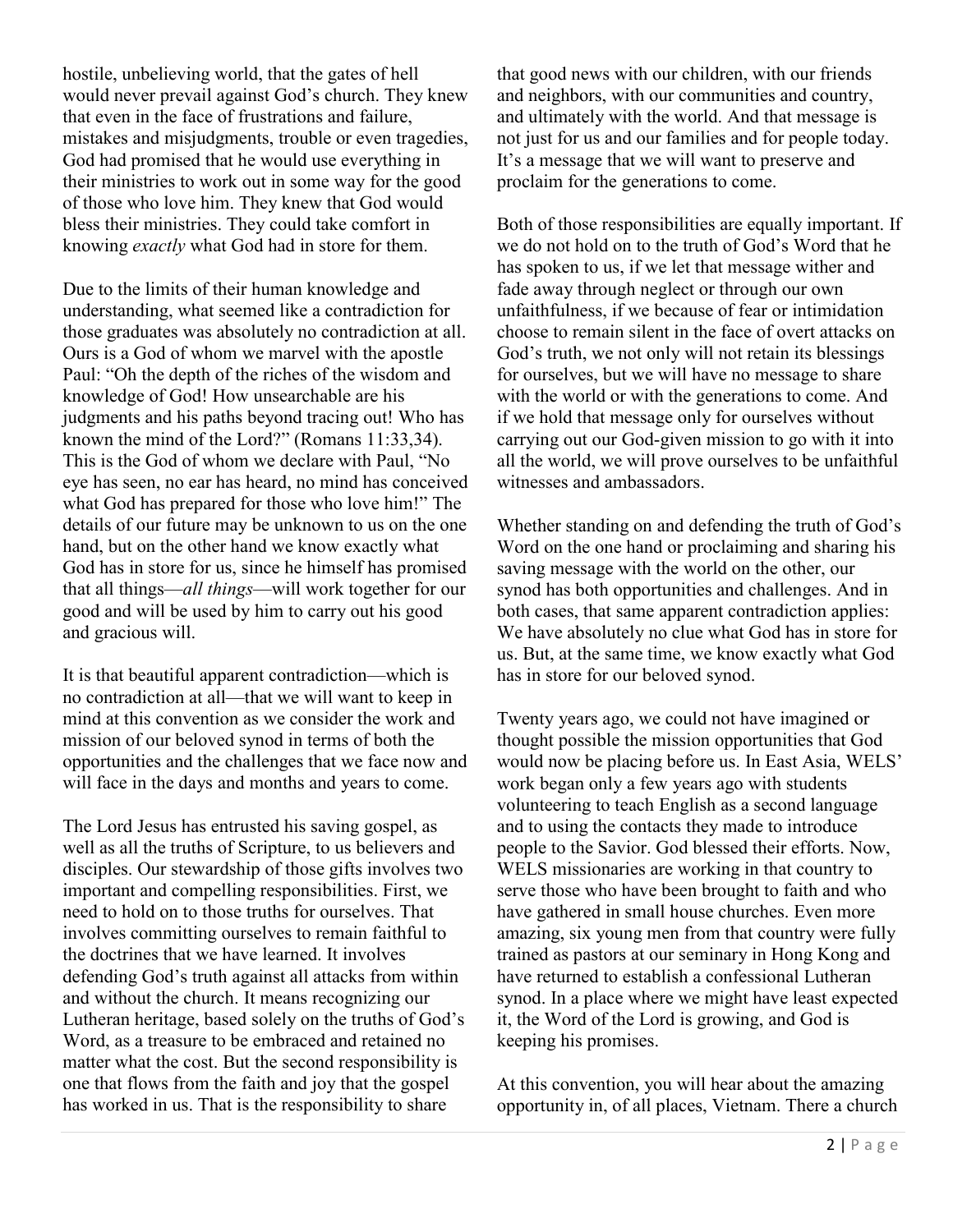body of more than 100,000 members has asked WELS to train its pastors, because it wants its church body to be a confessional Lutheran church body. Even more amazing is that the government of Vietnam has welcomed and encouraged us to establish a theological training school there to do this work. Only a few years ago, such an opportunity would not have occurred to us. But God knew. The power of his Word made it happen. And we know that he will bless the effort. As an aside, it should be noted, as he did with the Macedonians who heard about the needs of their brothers and sisters in Jerusalem, God has moved the people of our synod to respond generously with gifts approaching \$1.4 million, more than 70 percent of the \$2 million goal that will cover the cost of land, a building, and two years of operations.

In Africa, an increasing number of small Lutheran groups have approached our synod to provide theological education for their pastors. God has blessed that work. Some of those groups have formed new confessional Lutheran synods. We will be declaring fellowship with one of those church bodies at this convention; we did the same with another at our last convention. Beyond that, former missions of WELS, now independent sister church bodies in Zambia and Malawi, are themselves planting missions in neighboring countries. The seed of the gospel is sprouting and producing fruit in new and unexpected places. Seventy years ago, when we began mission work in Africa, we could not have known these things would happen. But God did.

In places like Pakistan and Nepal—neither of which we might describe as places where the gospel would take root and flourish—the message is being spread, congregations are being formed, and the Word of the Lord continues to grow.

Here in the United States many opportunities abound to plant the seed of the gospel in new places. God has enabled us to establish dozens of new mission congregations over the past decade and has blessed those efforts with new and growing congregations. Many more places have been identified by district mission boards as potentially fertile mission fields. Added opportunities for outreach can be found in a population that is increasingly diverse, both ethnically and culturally. Home Missions has dedicated about one-third of its resources to cross-cultural outreach in the United States and Canada, and individual WELS congregations are becoming more aware of mission opportunities in their own backyard to people of other cultures and languages. We don't know the specifics of how God will bless these efforts, but as we strive to be faithful stewards of his Word and the resources he provides, we know that bless them he will.

The online theological training provided by our *Academia Cristo* is a means that God is using to gather groups of Christians in every country in Latin America and to provide ongoing theological education to national leaders. Hundreds of thousands have been touched by this new approach to carrying out mission work. Congregations are being gathered. Spiritual leaders are being trained. The Word of the Lord is growing.

What does God have in store for us as we ponder these new and exciting opportunities? We really can't predict. We have no clue exactly how God will bless these efforts. But we do know that just as he has already blessed these efforts until now, he will continue to bless them—in his own way and in his own time, in keeping with his gracious promises.

Our synod has always considered the training of called workers to be an important part of our work. Our three-tiered system, with two prep schools, a college, and a seminary, supplemented and fed by a network of area Lutheran high schools and Lutheran elementary schools, has served us well for more than a century and a half. Other church bodies marvel at our ministerial training program and have encouraged us not to lose it. As it has done in the past, our ministerial education system continues to provide workers who are well trained in the skills they will need for their ministry. More important, it provides workers who are thoroughly trained in the truths of Scripture by faculties who are committed to those same truths.

It is true that in recent years smaller enrollments, as well as greatly expanded efforts in early childhood education and home missions, have resulted in a shortage of called workers. Especially noteworthy is the need for elementary school principals, early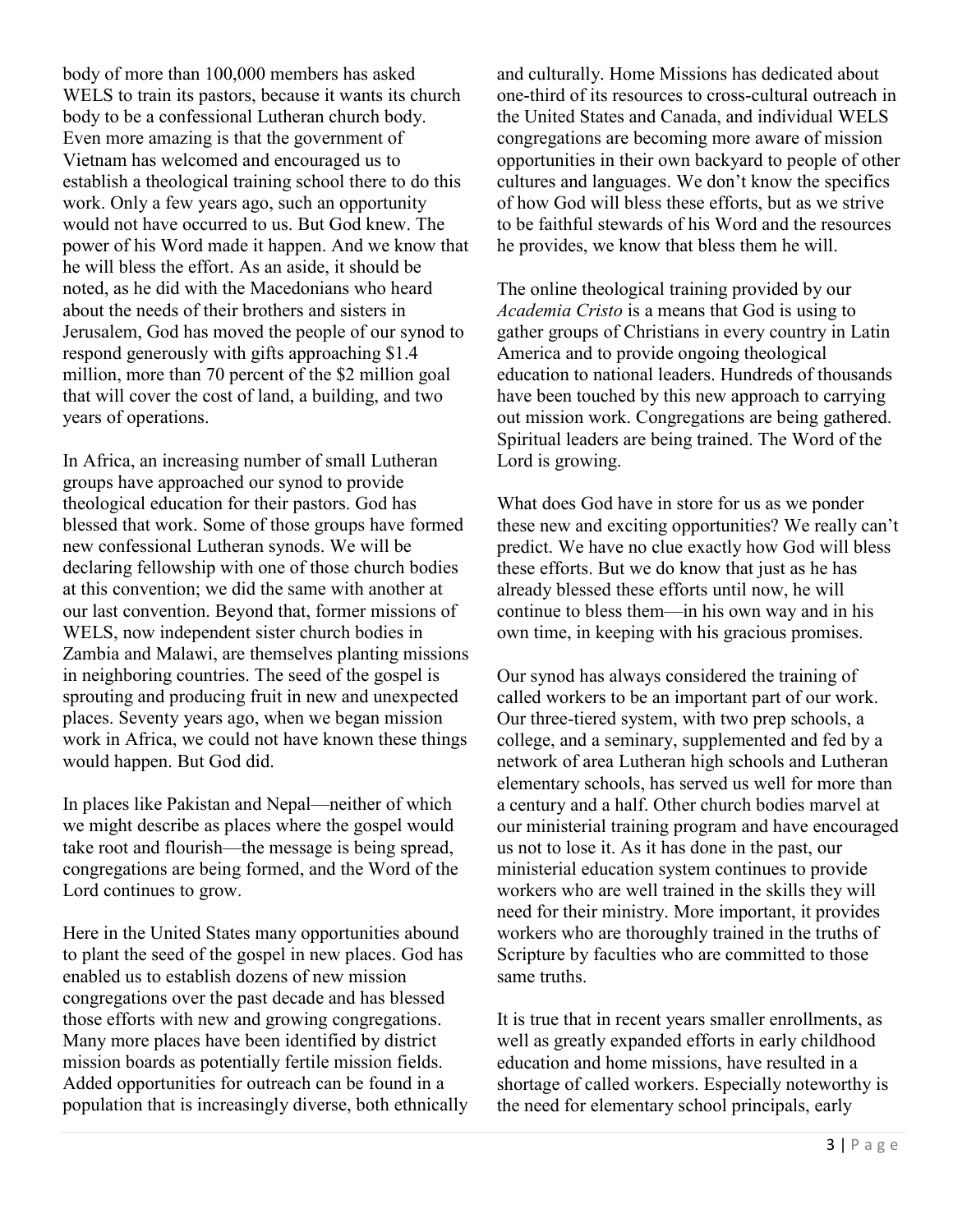childhood education (ECE) directors, and pastors. Working with Martin Luther College and the Commission on Lutheran Schools, the Conference of Presidents has been implementing several strategies to provide in-the-field training for teachers who have expressed an interest in serving as principals and ECE directors. Recruitment efforts for pastors, teachers, and staff ministers have been expanded. Increased financial aid has been the goal of several different programs at Martin Luther College (MLC). Those efforts appear to be bearing fruit. MLC's enrollment is growing, and we pray that the "Equipping Christian Witnesses" effort will result in even higher enrollment. Classes at Wisconsin Lutheran Seminary, recently in the low-thirties, are estimated to grow to the low forties only a few years from now, easing the pastoral shortage and providing pastors to serve in our expanding mission fields.

We do not know how and when God will bless these efforts to recruit more workers for his harvest field. In the meantime, we will continue to encourage our synod's sons and daughters to consider prayerfully whether they might serve as pastors, teachers, or staff ministers. We will pray that God provide workers to carry out this work. And we know—and of this we can be sure—that our gracious God who places ministry opportunities before us will also provide the workers to carry out that work in the time and manner that he has determined to best serve the needs of his kingdom.

As we review the state of the synod and its work, we will notice that changing demographics and other factors have created very real challenges. Synodical membership has showed relatively small (compared to other Christian denominations) but steady declines over the past three decades. During that period the most striking statistic is the decline in infant baptisms—from 8,500 in 1989 to 5,100 in 2018. The smaller number of infant baptisms mirrors the societal trend of fewer births and smaller families, and that alone accounts for most of the membership decline. The decline in membership has had a particularly large impact on small rural congregations. In addition, many of our congregations operating Lutheran elementary schools are facing the challenge of declining school enrollments.

Rather than taking comfort in the fact that WELS' membership decline is not as large as other denominations', or in the fact that fewer births and infant baptisms are circumstances beyond our control, we have begun to look closely at what we can do to reverse these trends and to capitalize on the opportunities that lie before us. It goes without saying that when it comes to growing and maintaining healthy congregations and schools, the results lie completely in the hands of the Holy Spirit as he works through his means of grace. Our goal is not numerical growth *per se* but to be as faithful as we can be in our stewardship of the means of grace. We fully trust that only God himself is the one that blesses the seed of his Word, and it is he alone who works faith in peoples' hearts.

As part of a renewed effort to preserve God's truth now and for generations to come, we have begun to focus our attention and efforts on how we can be more faithful in that stewardship of God's blessings. The commissions of Congregational Services are leading the effort to focus our attention on encouraging faithful and zealous efforts to reach the lost, nurture the saved, regain the straying, enrich and preserve our worship, and grow in our practice of faithful Christian stewardship. At this convention, you will hear much about innovative new resources that will be made available to congregations as they strive to enhance their efforts in gaining and retaining members and in the area of faithful Christian stewardship. It is my prayer that you will take what you learn back to your congregations, circuits, and districts. We don't know what God has in store for us if these efforts are carried out faithfully across the synod. But we know with certainty that he will bless those efforts in his own way and in his own time. His Word—and we depend only on his Word—will not return to him empty.

All around us are reminders that we are in the last days. Satan's attacks on God's church seem to be intensifying. Values that have stood for centuries even in non-Christian cultures are being overturned at breakneck speed. Voices advocating for abortion on demand—up to and even after the time of birth—are getting louder. Sexual immorality abounds and crosses one once-firm line after another. A growing number of Christian churches are changing or